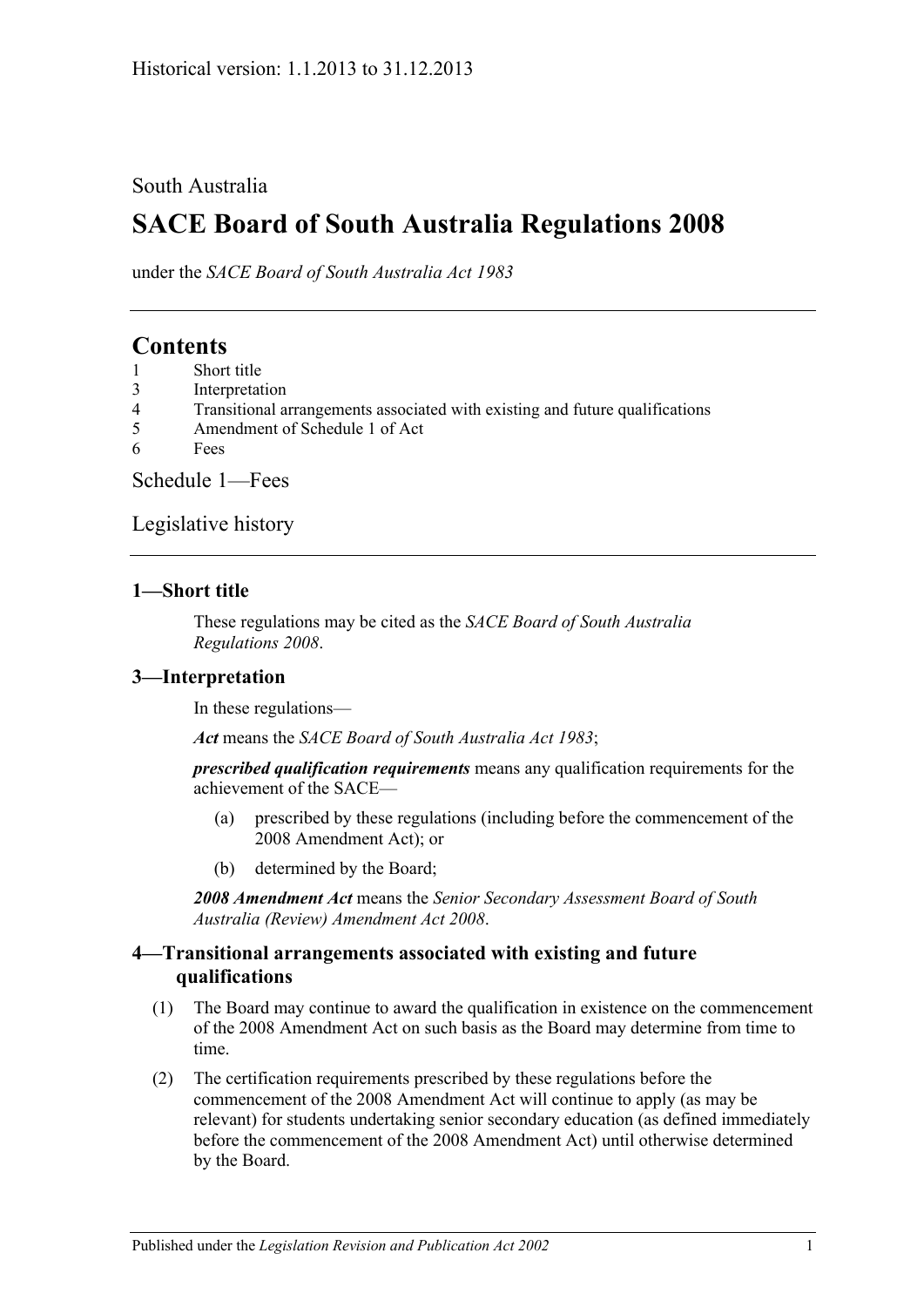- (3) All approvals given or other steps taken by the Board before the commencement of the 2008 Amendment Act (and still having force or effect immediately before that commencement) will continue to have effect in all respects on and after that commencement unless or until the Board determines otherwise.
- (4) All achievements recognised by the Board before the commencement of the 2008 Amendment Act (and being so recognised at the time of that commencement) will continue to have effect in all respects on or after that commencement (unless the Board has valid grounds to revoke the recognition of an achievement in a particular case after that commencement).

#### <span id="page-1-0"></span>**5—Amendment of Schedule 1 of Act**

Clause 1 of Schedule 1 of the Act is amended by—

- (a) deleting paragraph (h) and substituting:
	- (h) the Association of Independent Schools of South Australia—Secondary/Combined Heads Committee;
- (b) after paragraph (v) inserting:
	- (w) the Association of Independent Schools of South Australia Incorporated.

 $51.013.00$ 

#### <span id="page-1-1"></span>**6—Fees**

- (1) The fees set out in Schedule 1 are payable to the Board.
- (2) The Board may, in appropriate cases, waive or reduce fees that would otherwise be payable under these regulations.

## <span id="page-1-2"></span>**Schedule 1—Fees**

1 **Registration fee**

| $\mathbf{I}$ |                    | Registration fee<br>For registration as an assessment centre of an educational<br>institution not in receipt of financial assistance from the State                                                                                                                                                      | $$1843.00$ per year  |
|--------------|--------------------|----------------------------------------------------------------------------------------------------------------------------------------------------------------------------------------------------------------------------------------------------------------------------------------------------------|----------------------|
|              |                    | (Registration entitles the institution to services similar to that<br>extended by the Board to educational institutions in receipt of<br>financial assistance from the State.)                                                                                                                           |                      |
| 2            | <b>Student fee</b> | For enrolment, assessment and certification of a student of an<br>educational institution not in receipt of financial assistance from<br>the State or a full fee paying overseas student (within the meaning<br>of the Education and Early Childhood Services (Registration and<br>Standards) Act 2011)- |                      |
|              | (a)                | in the case of a student enrolled at Stage 1 studying<br>fewer than 40 credits                                                                                                                                                                                                                           | \$143.00 per student |
|              | (b)                | in the case of a student enrolled at Stage 1 studying<br>40 credits or more                                                                                                                                                                                                                              | \$265.00 per student |
|              | (c)                | in the case of a student enrolled at Stage 2 studying<br>fewer than 40 credits                                                                                                                                                                                                                           | \$312.00 per student |
|              | (d)                | in the case of a student enrolled at Stage 2 studying<br>40 credits or more                                                                                                                                                                                                                              | \$588.00 per student |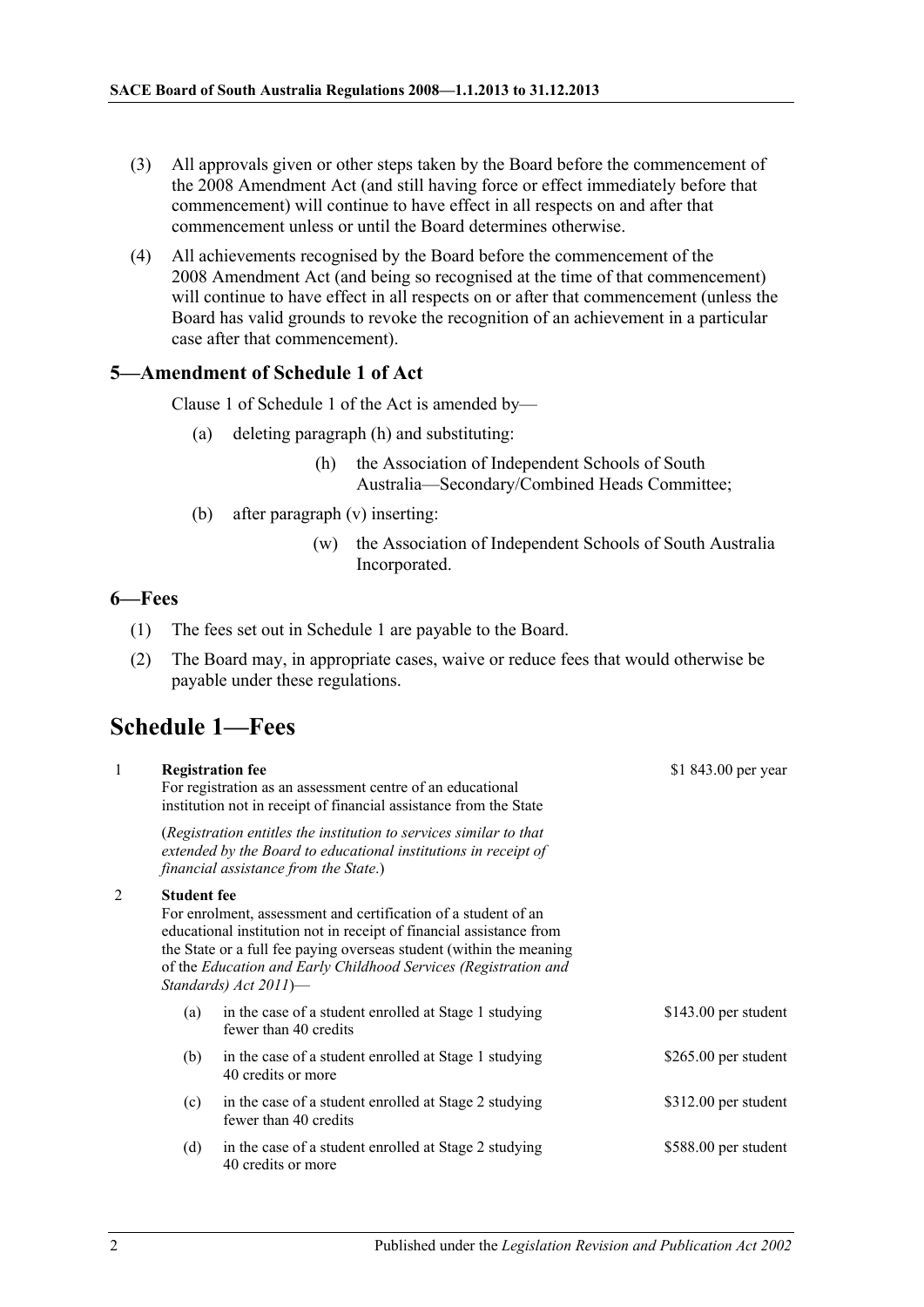| 3 |                                                                                                                                                                                                    | Late enrolment fee<br>For enrolment of a student for assessment of completion of<br>prescribed certification requirements after the closing date for<br>receipt of enrolments set by the Board in any year | \$96.00 per student                                          |
|---|----------------------------------------------------------------------------------------------------------------------------------------------------------------------------------------------------|------------------------------------------------------------------------------------------------------------------------------------------------------------------------------------------------------------|--------------------------------------------------------------|
| 4 | <b>Clerical check fee</b><br>For checking, at the request of a student, the clerical processes<br>and procedures involved in determining a result in a subject                                     |                                                                                                                                                                                                            | \$11.50 per subject                                          |
| 5 | Student assessment summary fee<br>For access to information about the contribution of examination<br>marks and moderated school assessment marks to the final result<br>of a Year 12 level subject |                                                                                                                                                                                                            | \$10.50 per subject                                          |
| 6 | Return of student material fee<br>For access of students to their assessment materials                                                                                                             |                                                                                                                                                                                                            | \$19.00 per subject                                          |
| 7 | <b>Statement</b> fee<br>For a statement or certified record replacing-                                                                                                                             |                                                                                                                                                                                                            | \$22.00 per record or statement                              |
|   | (a)                                                                                                                                                                                                | a statement of results awarded in a specified year; or                                                                                                                                                     |                                                              |
|   | (b)                                                                                                                                                                                                | a certified record of studies undertaken towards<br>completion of the prescribed certification requirements<br>(SACE Record of Achievement); or                                                            |                                                              |
|   | (c)                                                                                                                                                                                                | a certified record of results in individual subjects or<br>requirements comprised in the prescribed certification<br>requirements (SACE Statement of Results) issued                                       |                                                              |
| 8 | Education                                                                                                                                                                                          | <b>Replacement fee for SACE Certificate</b><br>For a replacement copy of a South Australian Certificate of                                                                                                 | \$38.00                                                      |
| 9 |                                                                                                                                                                                                    | Subject outline fee<br>For a copy of a subject outline                                                                                                                                                     | \$10.00 if 80 pages or less<br>\$14.50 if more than 80 pages |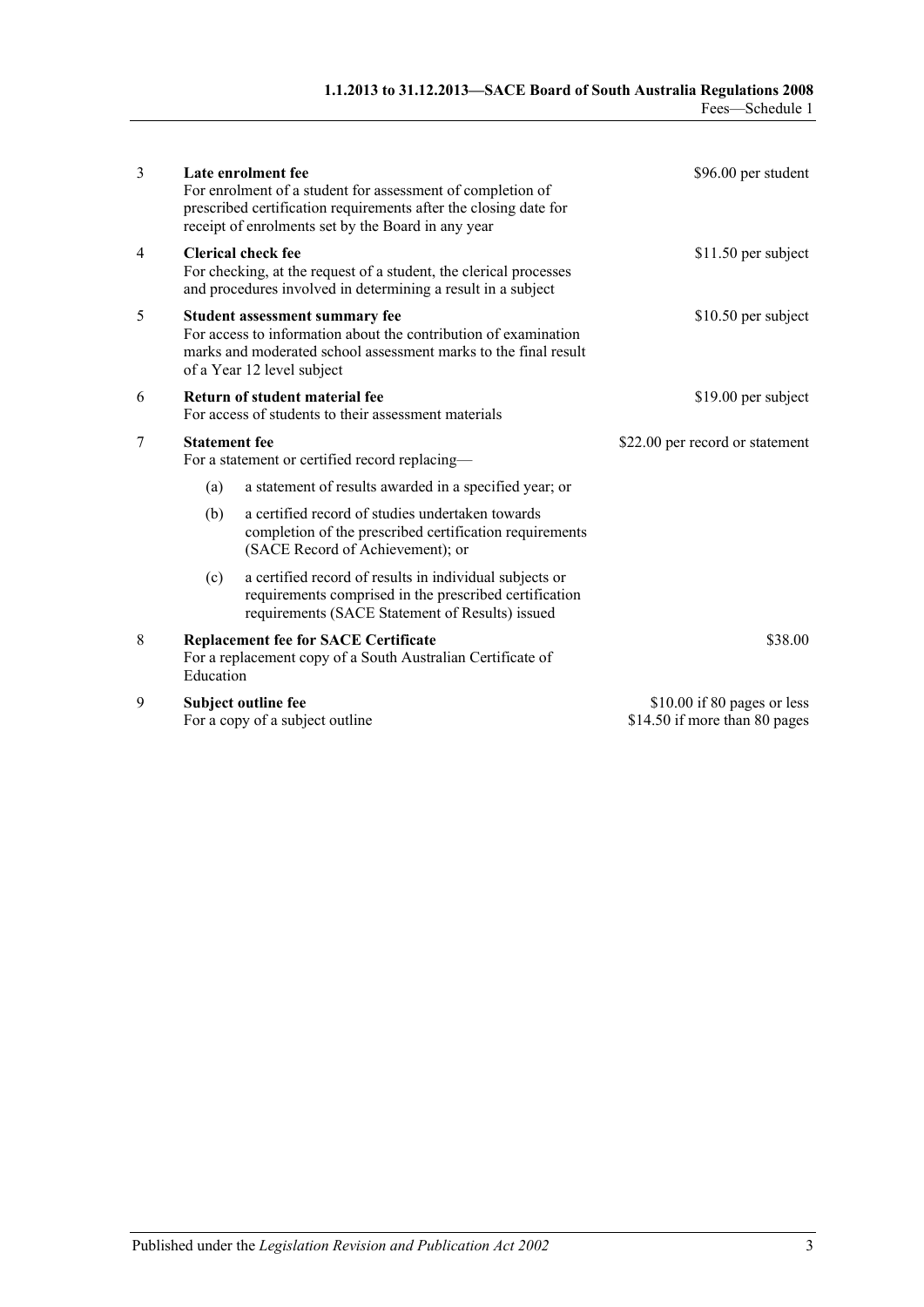# <span id="page-3-0"></span>**Legislative history**

### **Notes**

- Variations of this version that are uncommenced are not incorporated into the text.
- Please note—References in the legislation to other legislation or instruments or to titles of bodies or offices are not automatically updated as part of the program for the revision and publication of legislation and therefore may be obsolete.
- Earlier versions of these regulations (historical versions) are listed at the end of the legislative history.
- For further information relating to the Act and subordinate legislation made under the Act see the Index of South Australian Statutes or www.legislation.sa.gov.au.

## **Legislation revoked by principal regulations**

The *SACE Board of South Australia Regulations 2008* revoked the following:

*SACE Board of South Australia Regulations 2000*

## **Principal regulations and variations**

New entries appear in bold.

| Year No  | Reference                | Commencement      |
|----------|--------------------------|-------------------|
| 2008 255 | Gazette 18.9.2008 p4509  | $18.9.2008$ : r 2 |
| 2008 309 | Gazette 18.12.2008 p5668 | $18.12.2008:$ r 2 |
| 2009 301 | Gazette 17.12.2009 p6360 | 17.12.2009: r2    |
| 2010 266 | Gazette 16.12.2010 p5727 | $1.1.2011:$ r 2   |
| 2011 278 | Gazette 15.12.2011 p5056 | $1.1.2012$ : r 2  |
| 2012 273 | Gazette 20.12.2012 p6244 | $1.1.2013$ : r 2  |
| 2013 283 | Gazette 19.12.2013 p4956 | $1.1.2014$ : r 2  |

## **Provisions varied**

New entries appear in bold.

Entries that relate to provisions that have been deleted appear in italics.

| Provision      | How varied                                                     | Commencement |
|----------------|----------------------------------------------------------------|--------------|
| r <sub>2</sub> | omitted under Legislation Revision and<br>Publication Act 2002 | 18.12.2008   |
| Sch 1          | substituted by 309/2008 r 4                                    | 18.12.2008   |
|                | substituted by 301/2009 r 4                                    | 17.12.2009   |
|                | substituted by 266/2010 r 4                                    | 1.1.2011     |
|                | substituted by 278/2011 r 4                                    | 1.1.2012     |
|                | substituted by 273/2012 r 4                                    | 1.1.2013     |
| Sch 2          | omitted under Legislation Revision and<br>Publication Act 2002 | 18.12.2008   |